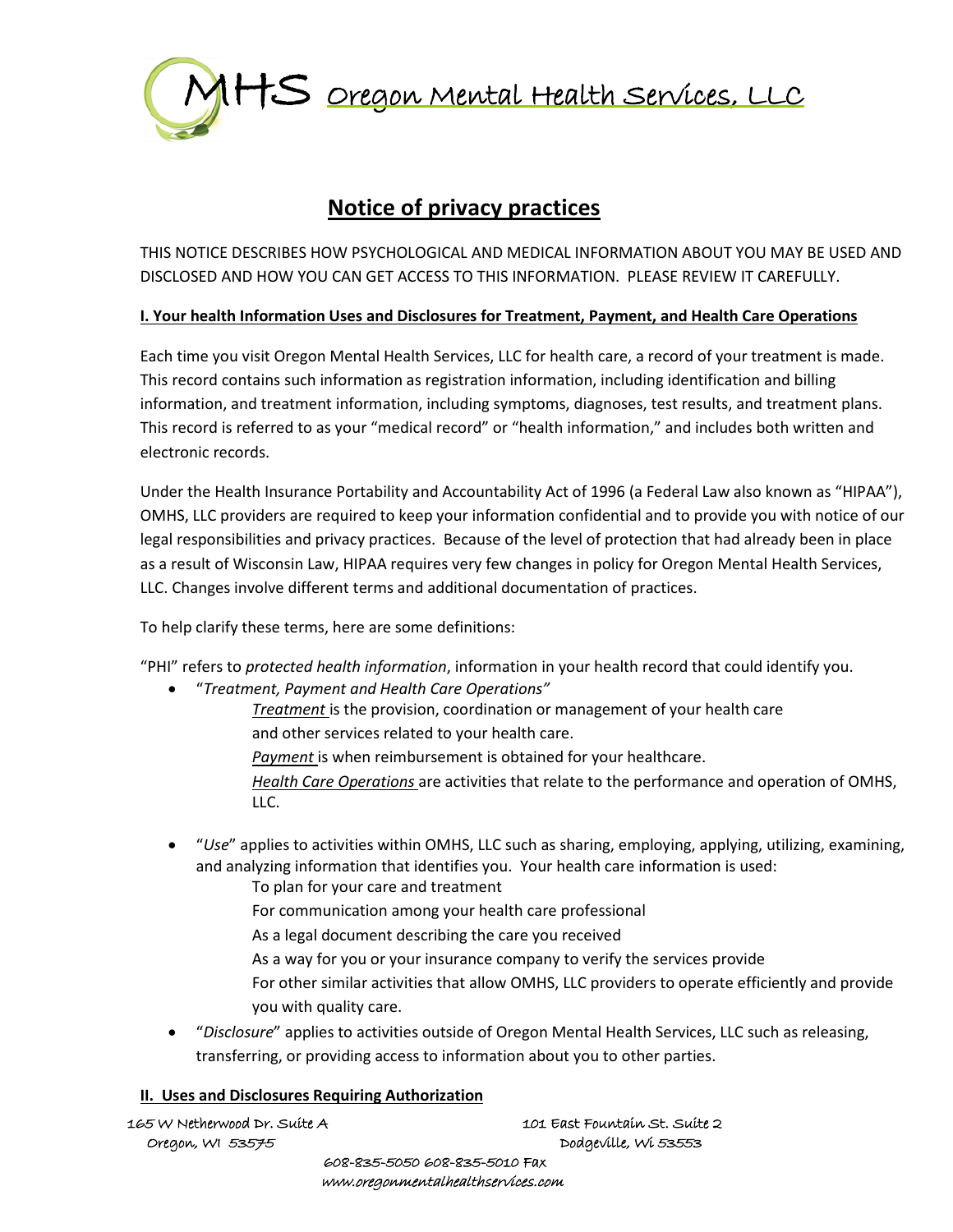

Your clinician may use or disclose PHI for purposes outside of treatment, payment, and health care operations when your appropriate authorization is obtained. An "*authorization*" is written permission above and beyond the general consent that permits only specific disclosures. In those instances when information is sought for purposes outside of treatment, payment and health care operations, an authorization will also be requested from you before releasing this information. An authorization will also be requested from you before releasing your Psychotherapy notes. "*Psychotherapy notes"* are notes made about conversations during an individual, group, joint, or family counseling session. These notes are given a greater degree of protection than PHI.

You many revoke all such authorizations (of PHI or psychotherapy notes) at any time, provided each revocation is in writing. You may not revoke an authorization to the extent that (1) OMHS, LLC has relied on that authorization; or (2) if the authorization was obtained as a condition of obtaining insurance coverage, and the law provides the insure the right to contest the claim under the policy.

#### **III. Uses and Disclosures with Neither Consent nor Authorization**

Your PHI may be released without your consent or authorization in the following circumstances:

- **EXECT** Treatment: OMHS, LLC providers may disclose your health information by phone, letter, fax, or computer to people not affiliated with OMHS, LLC who are involved in your medical care, such as your primary physician or a home health agency. An example of treatment would be when your clinician consults with another health care provider, such as your family physician or another clinician.
- Payment: OMH, LLC may need to give your health insurance plan information about your treatment in order to receive payment. OMHS, LLC may also tell your health insurance plan about treatment to obtain approval or to determine whether your plan will pay for treatment. OMHS, LLC may bill the person in your family who is responsible for payment of who pays for your health insurance.
- Health Care Operations: OMHS, LLC may use your health information for administrative activities, or for accreditation, certification, or licensing purposes. Your health information may be used to review the performance of OMHS, LLC providers involved in your care. Examples of health care operations are quality assessment and improvement activities, business-related matters such as audits and administrative services, and case management and care coordination.
- Health Oversight: OMHS, LLC providers may disclose health information to agencies that monitor our compliance with state and federal law.
- Judicial or administrative proceedings: If you are involved in a court proceeding, a lawsuit, or dispute, OMH, LLC providers may disclose health information about you in response to a court order. The privilege does not apply when you are being evaluated for a third party or where the evaluation is court ordered. You will be informed in advance, if this is the case.
- Appointment Reminders/ Additional Communications: OMHS, LLC providers may use your health information to call you or send you a letter reminding you of an upcoming appointment. OMHS, LLC may also use your information to call or send you the results of tests or to give you other health communications.
- Child Abuse: If there is reasonable cause to suspect that a child seen in the course of professional duties has been abused or neglected, or have reason to believe that a child seen in the course of professional duties has been threatened with abuse or neglect, and that abuse or neglect of the child

 165 W Netherwood Dr. Suite A 101 East Fountain St. Suite 2 Oregon, WI 53575 Dodgeville, Wi 53553

 608-835-5050 608-835-5010 Fax www.oregonmentalhealthservices.com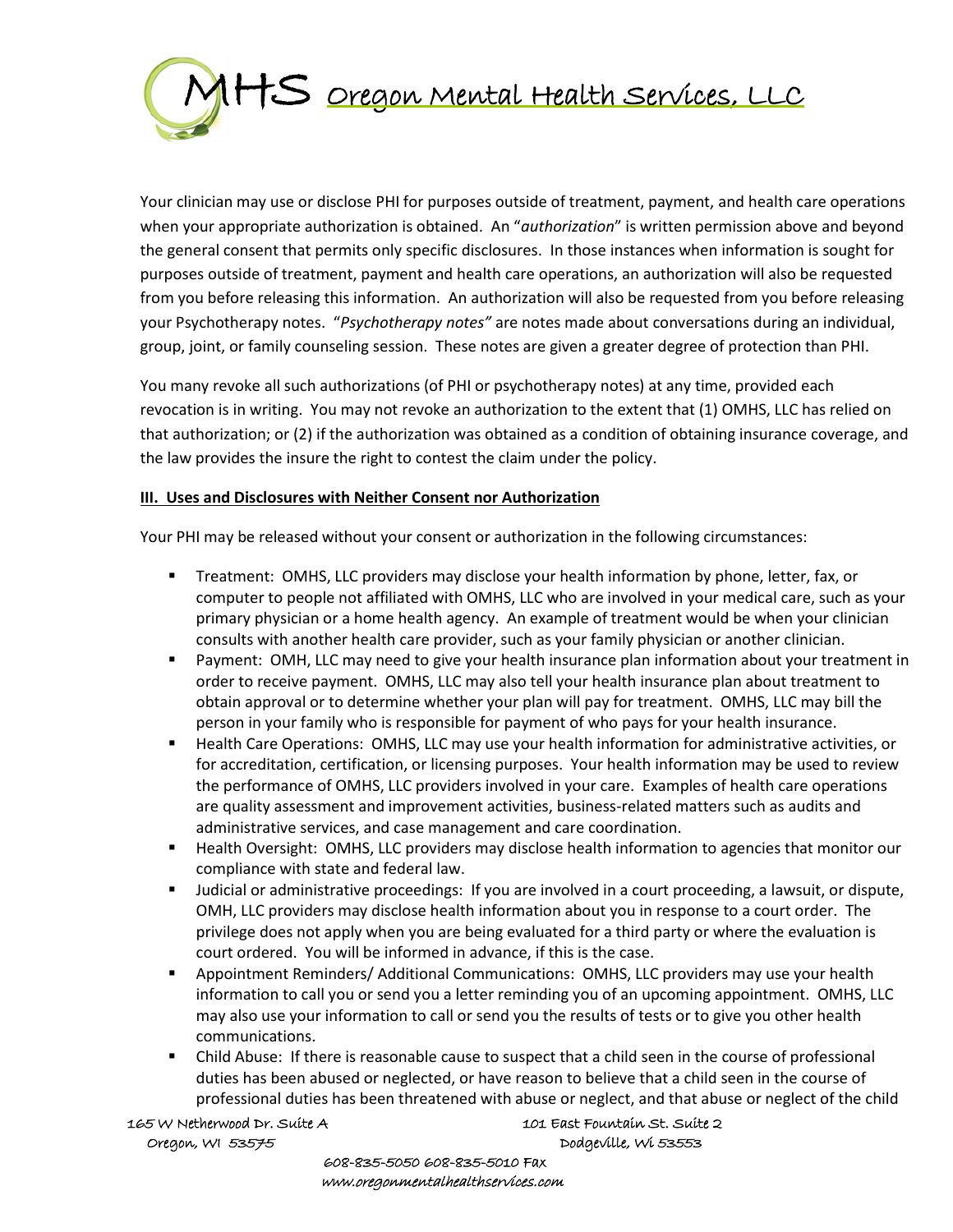

will occur, OMHS, LLC clinicians must report this to the relevant county department, child welfare agency, police, or sheriff's department. Investigations by relevant county department, child welfare agencies, police or sheriff's department may result in request for treatment records and subsequent disclosure of PHI, including progress notes, to any agency investigating child abuse/neglect.

- Adult and Domestic Abuse: If your clinician believes that an elder person has been abused or neglected, such information may be reported to the relevant county department or state official of the long-term care ombudsman.
- **■** Serious Threat to Health or Safety: OMHS, LLC may use and disclose your health information when necessary to prevent a serious threat to your health and safety or the health and safety of others. OMHS, LLC clinicians must warn the third party and/or take steps to protect you, which may include instituting commitment proceedings.
- Workers Compensation: IF you file a worker's compensation claim, your records relevant to that claim to your employer or its insurer may be required to be released and your clinician(s) may be required to testify.

## **IV. Patients Rights and Duties of Oregon Mental Health Services, LLC Care Providers**

Patients Rights:

- *Right to an Accounting of Disclosure-* You generally have the right to receive an accounting of disclosures of PHI. This list will not include: Disclosures made to carry out treatment, payment and health care operations; Disclosures made to you; Disclosures made with your authorization; Disclosures made six years or more before the date your request is received. To request and accounting of disclosures, make your request in writing to the OMHS, LLC Director.
- *Right to a paper copy* You have the right to obtain a paper copy of the most current Notices or Privacy Practices *upon* request within a reasonable amount of time, even if you have agreed to receive the notice electronically.

Oregon Mental Health Services, LLC's Duties:

- Treatment providers are required by law to maintain the privacy of PHI and to provide you with a notice of legal duties and privacy practices with respect to PHI.
- OMHS reserves the right to change the privacy policies and practices described in this notice. Unless you are notified of such changes, however, OMHS, LLC Providers are required to abide by the terms currently in effect.

If policies and procedures are modified, you will be informed and provided a copy of the new practices if you request.